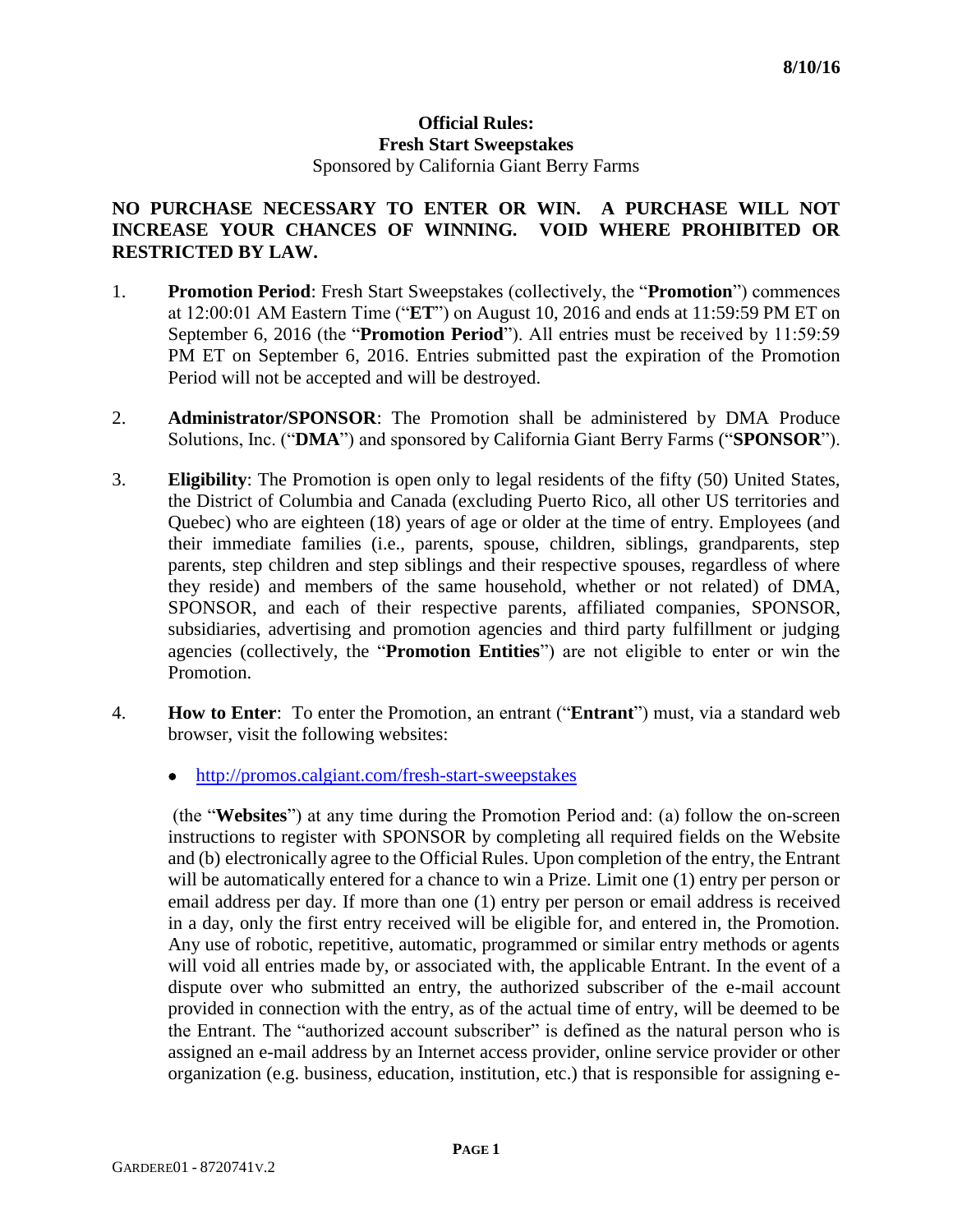mail addresses for the domain associated with the submitted e-mail address. All entries become the property of SPONSOR.

Each Entrant, by entering the Promotion, agrees to abide by the terms of the Official Rules and the decisions of SPONSOR or its designated agent, which are final and legally binding in all respects. Should SPONSOR, determine, in its sole discretion, that any Entrant has violated any of the provisions in the Official Rules, SPONSOR shall have no obligation to award a Prize to such Entrant. SPONSOR reserve the right, in its sole discretion, to disqualify any Entrant it finds to be acting in violation of these Official Rules or any federal or state, law, rule or regulation. The SPONSOR reserves the right, in addition to the right to disqualify such Entrant, to seek damages and other remedies from any such Entrant to the fullest extent permitted by law.

5. **Prizes**: There is a total of one (1) Grand Prize available to be won in the promotion which includes the following: One (1) \$500 Visa gift card and a delivery of fresh California Giant Berry Farm strawberries.

The approximate retail value ("ARV") of the grand prize is \$500 USD.

The total ARV of ALL Prizes available to be won in this Promotion is \$500 USD.

Winners may not substitute, assign or transfer Prizes or redeem Prizes for cash, but SPONSOR reserve the right, at its sole discretion, to substitute a Prize (or any portion thereof) with one of comparable or greater value. Further, SPONSOR reserves the right to forfeit or award any unclaimed or leftover Prizes at its sole discretion. Additional restrictions may apply.

**Prize Drawing**: The potential prize winners will be selected in a random drawing to be held on September 8, 2016 at the offices of DMA Solutions, Inc. from among all valid entries received during the Promotion Period. The potential Winners will be notified *on September 16, 2016 via phone or email*.

6. In the event any potential Winner of any Prize is a Canadian resident, he or she will be required to correctly answer a time-limited mathematical and unaided skill-testing question to be administered by e-mail/phone to receive the Prize. The skill-testing question for Canada is what is  $20 \times 15 + 30 - 10$ ?

The number of eligible entries received will determine the odds of winning a Prize.

7. **Limitation on Liability**: Entrants assume all risk of loss, damage, destruction, delay or misdirection of materials/mail/e-mail submitted to SPONSOR. By entering, each Entrant agrees to abide by the Official Rules and the decisions of SPONSOR, or its designated agent, which are final and legally binding in all respects. Each Entrant further agrees that Prizes are awarded upon the condition that the Entrants hold the Promotion Entities harmless from any and all injuries, losses, or damages of any kind to persons or property, including death, sustained, in whole or in part, directly or indirectly, in connection with or resulting from acceptance, possession or use/misuse of the Prizes, or participation in this Promotion or participation in or travel to any Promotion or Prize related activities. Entrants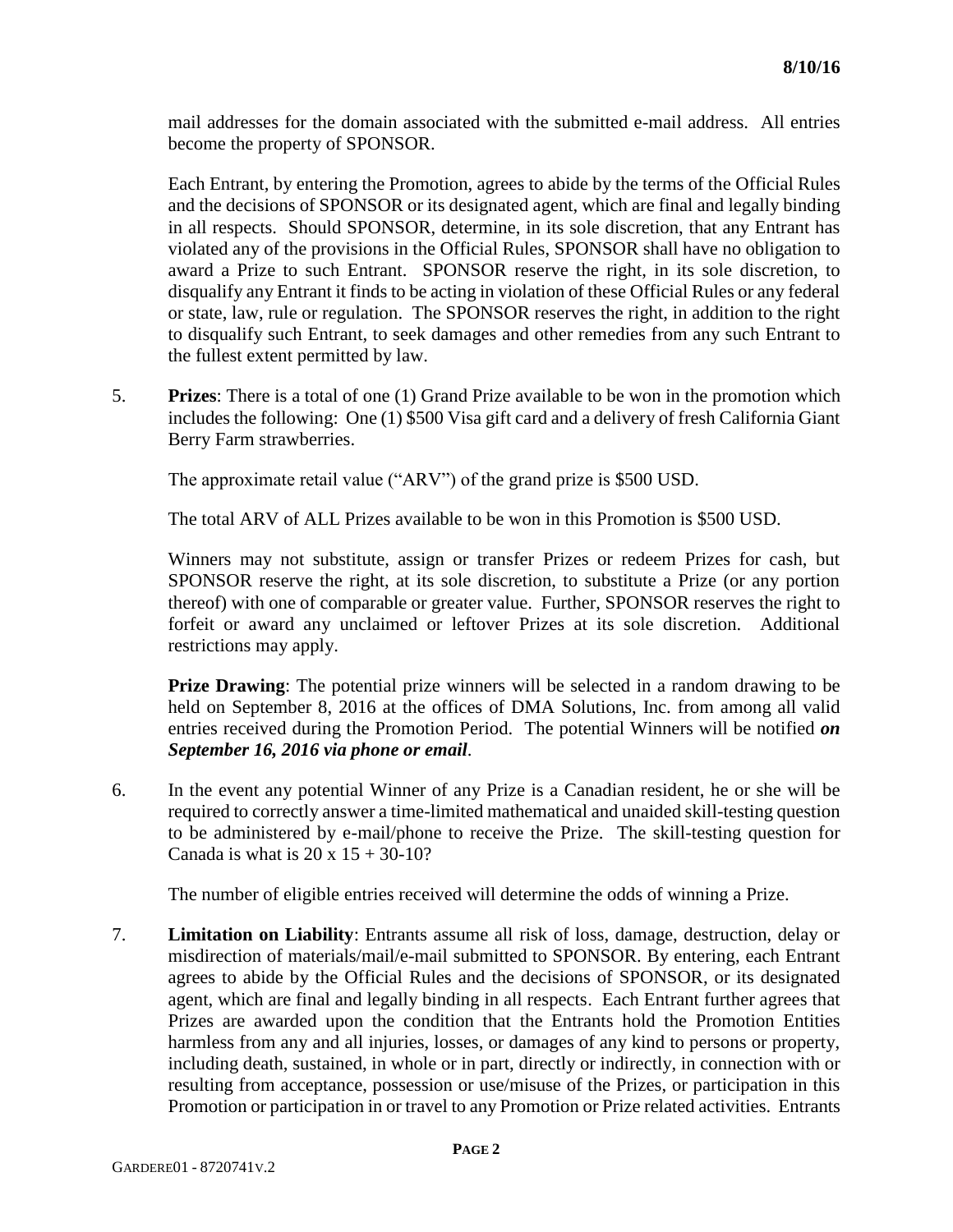further acknowledge that the Promotion Entities have neither made, nor are in any manner responsible or liable for, any warranty, representation or guarantee, expressed or implied, in fact or in law, relative to any Prize. The Promotion Entities are not responsible for technical, hardware, software, or telephone failures of any kind, lost or unavailable network connections, fraud, incomplete, garbled, or delayed computer transmissions, lost or unreceived entries, whether caused by Promotion Entities, users, entrants or by any of the equipment or programming associated with or utilized in the Promotion or on the Website or by technical or human error which may occur and/or which may damage a user's system or limit an Entrant's ability to participate in the Promotion. CAUTION: ANY ATTEMPT BY AN ENTRANT TO DELIBERATELY DAMAGE ANY WEB SITE OR UNDERMINE THE LEGITIMATE OPERATION OF THIS PROMOTION IS A VIOLATION OF LAW. SHOULD AN ATTEMPT BE MADE, SPONSOR RESERVES THE RIGHT TO SEEK DAMAGES FROM ANY SUCH INDIVIDUAL TO THE FULLEST EXTENT PERMITTED BY LAW. If for any reason this Promotion is not capable of running as planned due to infection by computer virus, bugs, tampering, unauthorized intervention, fraud, technical failures, or any other causes beyond the control of the SPONSOR which corrupt or affect the administration, security, fairness, integrity, or proper conduct of this Promotion. The SPONSOR reserve the right at its sole discretion, to disqualify any individual who tampers with the entry process, and/or to cancel, terminate, modify or suspend the Promotion or any element thereof and SPONSOR may conduct a random drawing to award the Prize using all eligible, non-suspect entries received as of the date of action requiring such termination.

- 8. **Use of Information**: By accepting the Prize, the Prize Winner consents to and gives SPONSOR and any other party authorized by SPONSOR the right to video and/or audio tape the Prize Winner with a Prize or during a Prize activity and to use, adapt, publish, develop and/or edit the Prize Winner's name, address (city, state or province only), voice, likeness, photograph, biographical information and/or statements about the Promotion for publicity, advertising, trade and promotional purposes in any and all media now known or hereafter discovered, worldwide, and on the world wide web without review, notification or approval, and without additional compensation, in perpetuity, except where prohibited by law.
- 9. **Taxes**: All income, sales, use and other taxes (and the reporting thereof) imposed as a result of the award of the Prize and any other fees or costs associated with the Prize are solely the Prize Winner's responsibility. It is the Prize Winner's responsibility to understand and abide by any federal, state, province local or foreign tax laws that may apply to receipt of a Prize. The Prize Winner may be required to complete certain tax information reporting forms before or upon receipt of a Prize.
- 10. **Governing Law**: By completing the act of entering the Promotion, each Entrant agrees that the Promotion shall be governed by the laws of California, USA. All issues and questions concerning the construction, validity, interpretation and enforceability of these Official Rules shall be governed and constructed in accordance with the laws of California, USA.